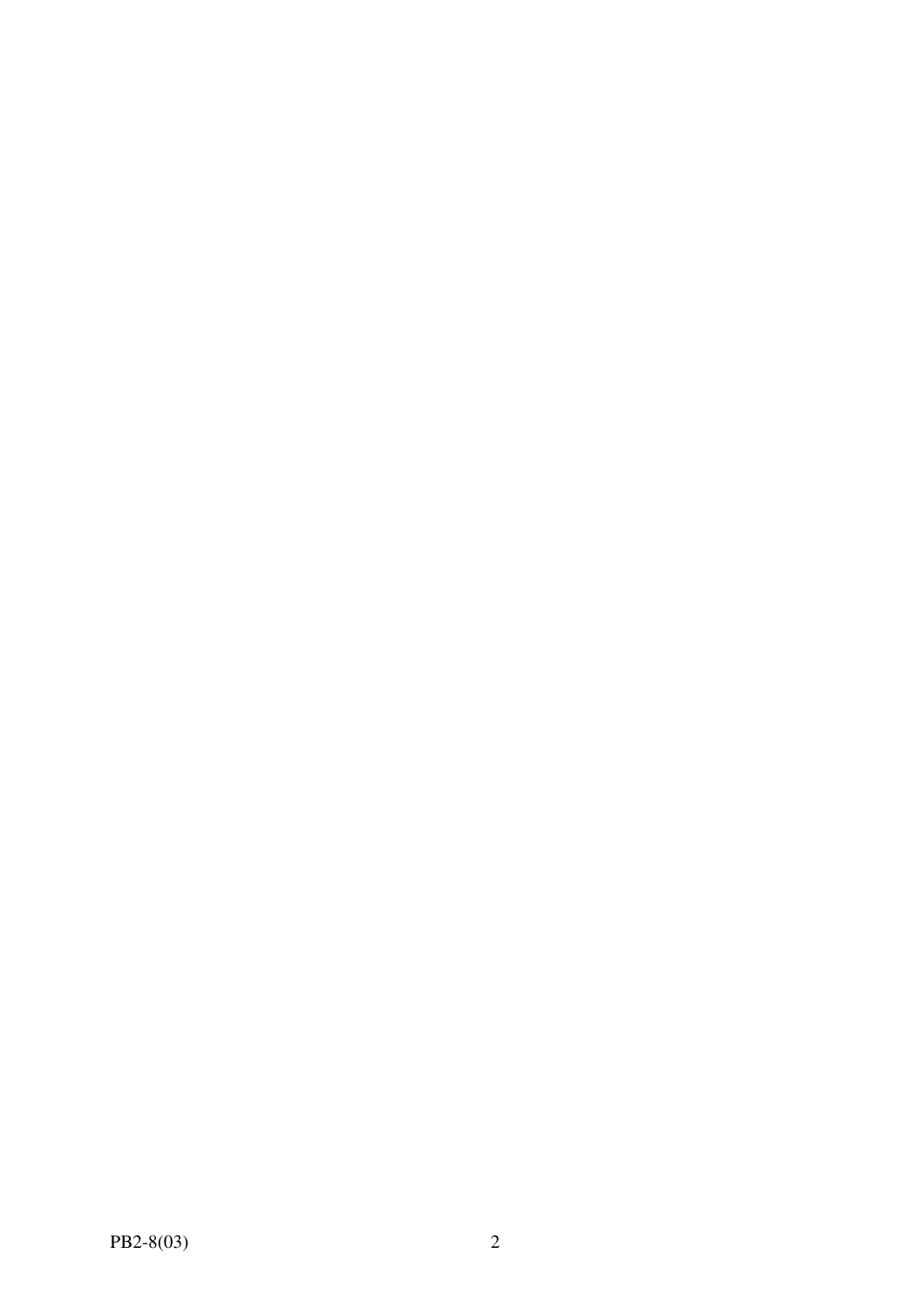## **PB2-8 (03)**

## **FLDWARN for the Mulgrave Russell Rivers**

## **1 December 2010 to 31 January 2011**

 $TO: **ROM602**$ 

IDQ20712

Australian Government Bureau of Meteorology Queensland

FLOOD WARNING FOR THE RUSSELL-MULGRAVE RIVERS AND ADJACENT COASTAL STREAMS Issued at 11:05 PM on Friday the 24th of December 2010 by the Bureau of Meteorology, Brisbane.

Some moderate to heavy rain tonight is causing renewed river rises in the Russell-Mulgrave Rivers and nearby coastal streams. Although river levels are currently only around minor flood level or below, with the forecast heavy rains, continued river rises to possible moderate flood levels are likely during Saturday. Some localised and flash flooding is expected to continue throughout the area tonight and Saturday.

Further north, river levels in the Barron River system around Mareeba and Cairns are well below minor flood levels tonight. Some rises towards minor to moderate flood levels may be experienced during Saturday, but this will require more intense rains to commence in the Barron catchment. Warnings for the Barron River will commence if this occurs.

Next Issue: The next warning will be issued at about 7am Saturday or earlier if required.

Latest River Heights: Mulgrave R at The Fisheries # 3.5m steady 10:32 PM FRI 24/12/10 Mulgrave R at Peets Bridge # 4.85m rising 10:42 PM FRI 24/12/10 Mulgrave R at Gordonvale # 11.06m rising 10:49 PM FRI 24/12/10 Russell R at Clyde Rd # 0.51m steady 09:32 PM FRI 24/12/10

Warnings and River Height Bulletins are available at http://www.bom.gov.au/hydro/flood/qld . Flood Warnings are also available on telephone 1300 659 219 at a low call cost of 27.5 cents, more from mobile, public and satellite phones.

TO::BOM602

IDQ20712

Australian Government Bureau of Meteorology Queensland

FLOOD WARNING FOR THE RUSSELL-MULGRAVE RIVERS AND ADJACENT COASTAL STREAMS Issued at 6:13 AM on Saturday the 25th of December 2010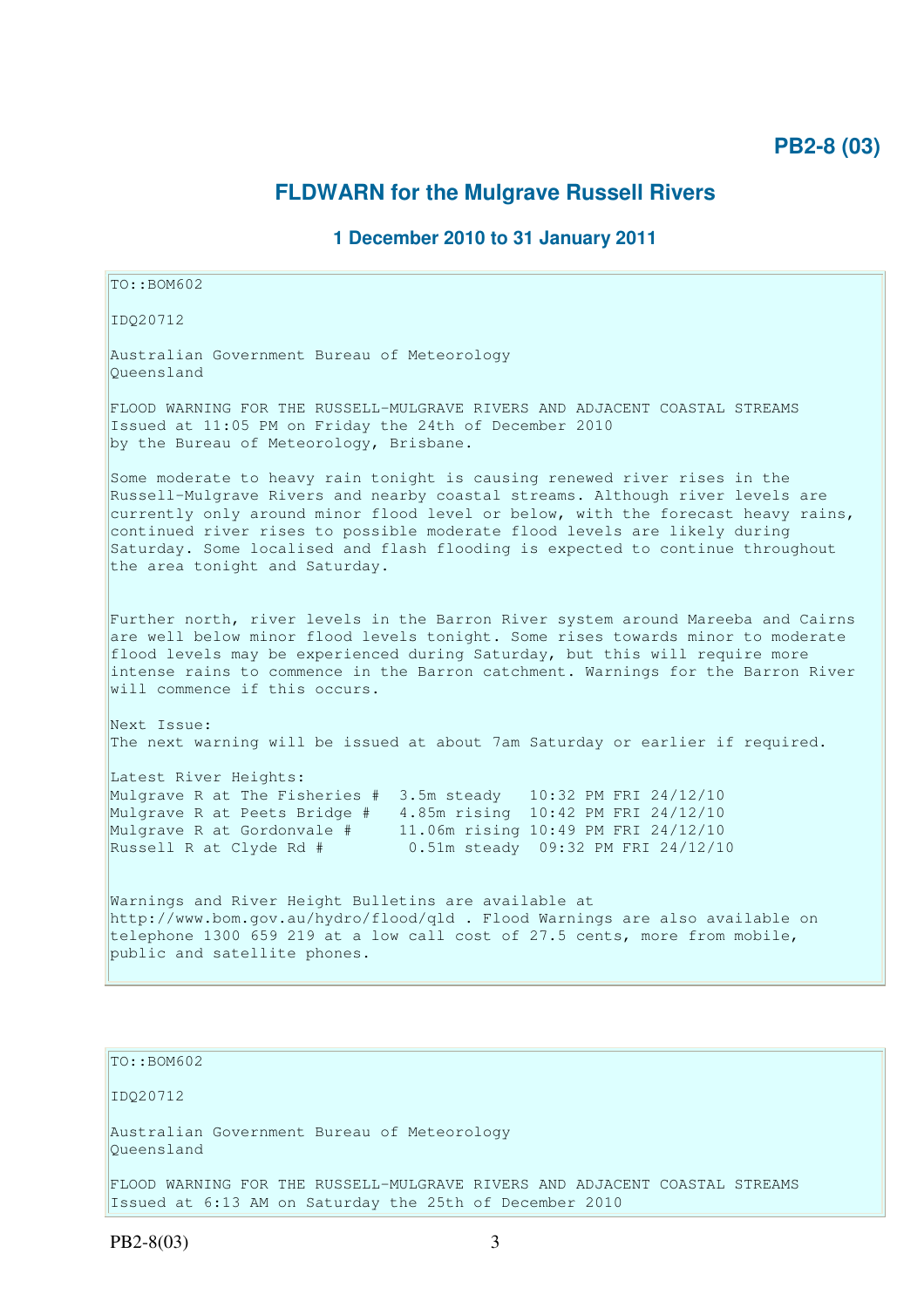by the Bureau of Meteorology, Brisbane. Heavy rainfall associated with TC Tasha has resulted in fast river level rises in the last few hours along the Russell and Mulgrave Rivers. MULGRAVE RIVER Major flood levels are likely at Fisheries this morning and moderate flood levels are forecast at Peets Bridge. At Gordonvale, a level in excess of 13 metres is forecast during today with further rises occurring. Major flood levels are possible at Gordonvale as rainfall continues. RUSSELL RIVER Moderate flood levels are of at least 7.5 metres predicted for Bucklands today. Moderate flood levels are expected at Clyde Road. Further rises will occur as rainfall continues. Further north, river levels in the Barron River system around Mareeba and Cairns are below minor flood levels. Some rises towards minor to moderate flood levels may be experienced during Saturday, but this will require more intense rains to fall in the Barron catchment. Warnings for the Barron River will commence if this occurs. Next Issue: The next warning will be issued at about 11am Saturday or earlier if required. Latest River Heights: Mulgrave R at The Fisheries # 6.3m rising 05:51 AM SAT 25/12/10 Mulgrave R at Peets Bridge \* 5.75m rising 05:30 AM SAT 25/12/10 Mulgrave R at Peets Bridge # 6m rising 05:51 AM SAT 25/12/10 Mulgrave R at Gordonvale # 12.26m rising 05:50 AM SAT 25/12/10 Simmonds Ck at Kamma Pine Rd \* 3.08m rising 05:40 AM SAT 25/12/10 Russell R at Bucklands  $*$  6.49m rising 05:40 AM SAT 25/12/10 Russell R at Clyde Rd# 0.81m steady 05:49 AM SAT 25/12/10 \*automatic station Warnings and River Height Bulletins are available at http://www.bom.gov.au/hydro/flood/qld . Flood Warnings are also available on telephone 1300 659 219 at a low call cost of 27.5 cents, more from mobile, public and satellite phones. TO::BOM602 IDQ20712

Australian Government Bureau of Meteorology Queensland

FLOOD WARNING FOR THE RUSSELL-MULGRAVE RIVERS AND ADJACENT COASTAL STREAMS Issued at 8:18 AM on Saturday the 25th of December 2010 by the Bureau of Meteorology, Brisbane.

Heavy rainfall is easing in the Russell and Mulgrave Rivers. Fast river rises to major flood levels have been recorded but are expected to peak within the next few hours at Gordonvale and upstream.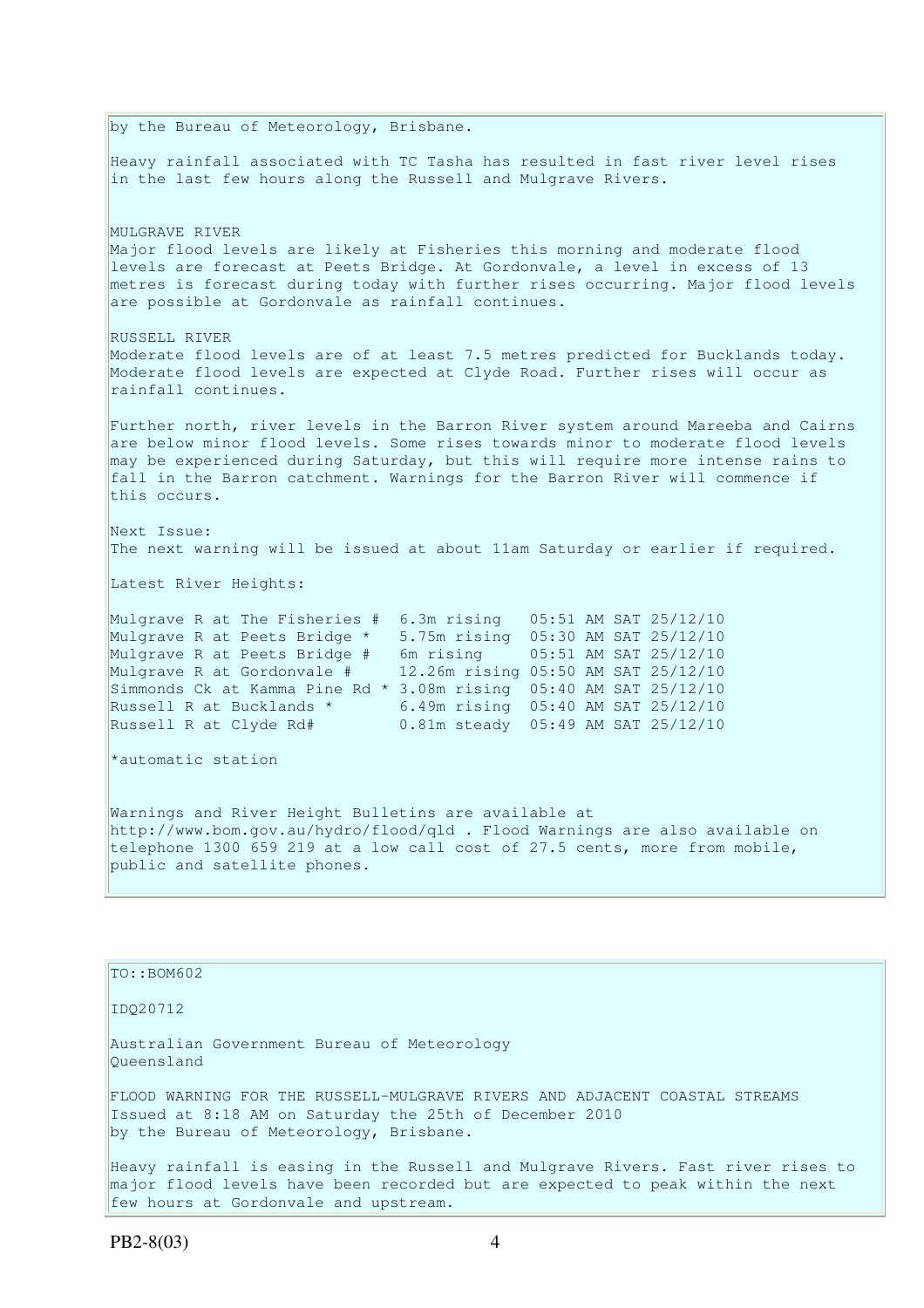MULGRAVE RIVER Major flood levels are expected to peak during the next couple of hours at The Fisheries crossing and Peets Bridge. At Gordonvale, a major flood peak of about 15.5 metres is expected before midday Saturday. This level is similar to the March 2008 flood. RUSSELL RIVER Moderate flood levels are of about 7.5 metres are predicted for Bucklands today. Moderate flooding is expected to continue downstream at Clyde Road until Sunday. BARRON RIVER River levels in the Barron River system around Mareeba and Cairns are expected to remain below minor flood levels during Saturday. Predicted River Heights/Flows: Gordonvale peak of about 15.5 metres is expected before midday Saturday Bucklands peak of about 7.5 metres during Saturday Next Issue: The next warning will be issued at about 1pm Saturday. Latest River Heights: Mulgrave R at The Fisheries # 9.0 m rising 08:00 AM SAT 25/12/10 Mulgrave R at Peets Bridge # 8.95m rising 08:00 AM SAT 25/12/10 Mulgrave R at Gordonvale # 14.11m rising 08:00 AM SAT 25/12/10 Russell R at Bucklands \* 6.54m rising 05:50 AM SAT 25/12/10 Babinda Ck at The Boulders \* 6.03m rising 05:50 AM SAT 25/12/10 Russell R at Clyde Rd# 0.91m rising 07:00 AM SAT 25/12/10 Warnings and River Height Bulletins are available at http://www.bom.gov.au/hydro/flood/qld . Flood Warnings are also available on telephone 1300 659 219 at a low call cost of 27.5 cents, more from mobile, public and satellite phones.

| TO::BOM602                                                                                                                                                                                                  |
|-------------------------------------------------------------------------------------------------------------------------------------------------------------------------------------------------------------|
| ID020712                                                                                                                                                                                                    |
| Australian Government Bureau of Meteorology<br>Oueensland                                                                                                                                                   |
| FLOOD WARNING FOR THE RUSSELL-MULGRAVE RIVERS AND ADJACENT COASTAL STREAMS<br>Issued at 10:02 AM on Saturday the 25th of December 2010<br>by the Bureau of Meteorology, Brisbane.                           |
| Heavy rainfall has eased in the Russell and Mulgrave Rivers. Fast river rises to<br>major flood levels have been recorded but are expected to peak within the next<br>few hours at Gordonvale and upstream. |
| MULGRAVE RIVER<br>Major flood levels have just peaked in the past 2 hours at The Fisheries<br>crossing and Peets Bridge. Higher than expected levels are being recorded                                     |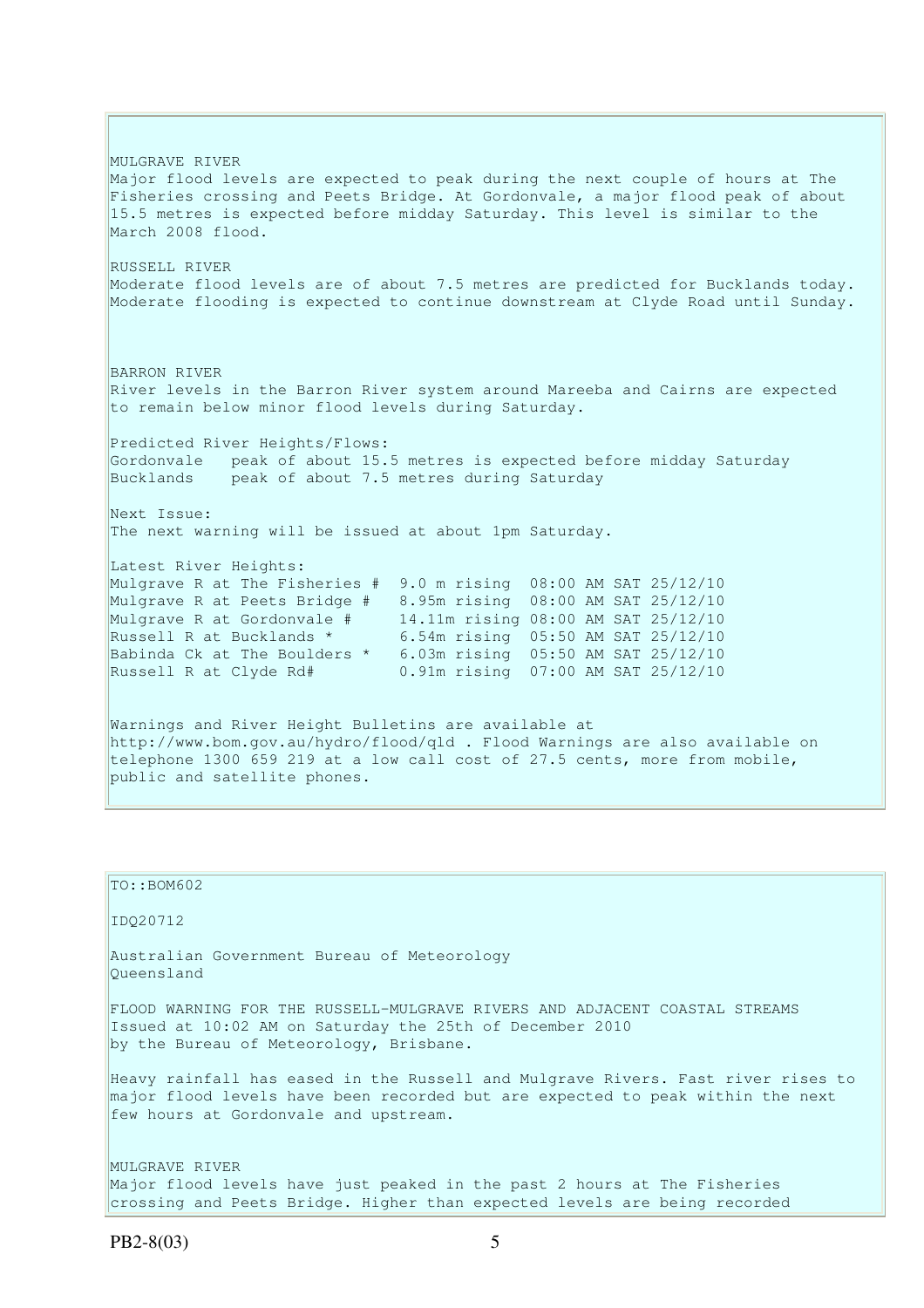downstream at Gordonvale, but it is expected to peak quickly during the next couple of hours. At Gordonvale, a major flood peak of about 16.5 metres is expected before midday Saturday. This level is about one metre higher than the March 2008 flood and highest level since 1977. RUSSELL RIVER Moderate flood levels are of about 7.5 metres are predicted for Bucklands today. Moderate flooding is expected to continue downstream at Clyde Road until Sunday. BARRON RIVER River levels in the Barron River system around Mareeba and Cairns are expected to remain below minor flood levels during Saturday. Predicted River Heights/Flows: Gordonvale peak of about 16.5 metres is expected before midday Saturday Bucklands peak of about 7.5 metres during Saturday Next Issue: The next warning will be issued at about 1pm Saturday. Latest River Heights: Mulgrave R at The Fisheries # 6.15m falling 09:52 AM SAT 25/12/10 Mulgrave R at Peets Bridge # 9.7m steady 09:52 AM SAT 25/12/10 Mulgrave R at Gordonvale # 16.31m rising 09:50 AM SAT 25/12/10 Russell R at Bucklands \* 7.23m rising 08:20 AM SAT 25/12/10 Russell R at Clyde Rd# 1.06m rising 09:31 AM SAT 25/12/10 Warnings and River Height Bulletins are available at http://www.bom.gov.au/hydro/flood/qld . Flood Warnings are also available on telephone 1300 659 219 at a low call cost of 27.5 cents, more from mobile, public and satellite phones.

## TO::BOM602

IDQ20712

Australian Government Bureau of Meteorology Queensland

FLOOD WARNING FOR THE RUSSELL-MULGRAVE RIVERS AND ADJACENT COASTAL STREAMS Issued at 1:33 PM on Saturday the 25th of December 2010 by the Bureau of Meteorology, Brisbane.

Major flooding is easing on the Mulgrave River at Gordonvale following a peak recorded during Saturday morning. Minor to moderate flood levels are generally falling elsewhere in the Mulgrave and Russell Rivers.

River levels in the Barron River system around Mareeba and Cairns are expected to continue to remain below minor flood levels during Saturday.

MULGRAVE RIVER: Minor to moderate flooding is easing during Saturday afternoon between The Fisheries and Peets Bridge. Major flood levels are also easing at Gordonvale where a major flood peak to 16.37 metres was recorded at about 10:30am Saturday.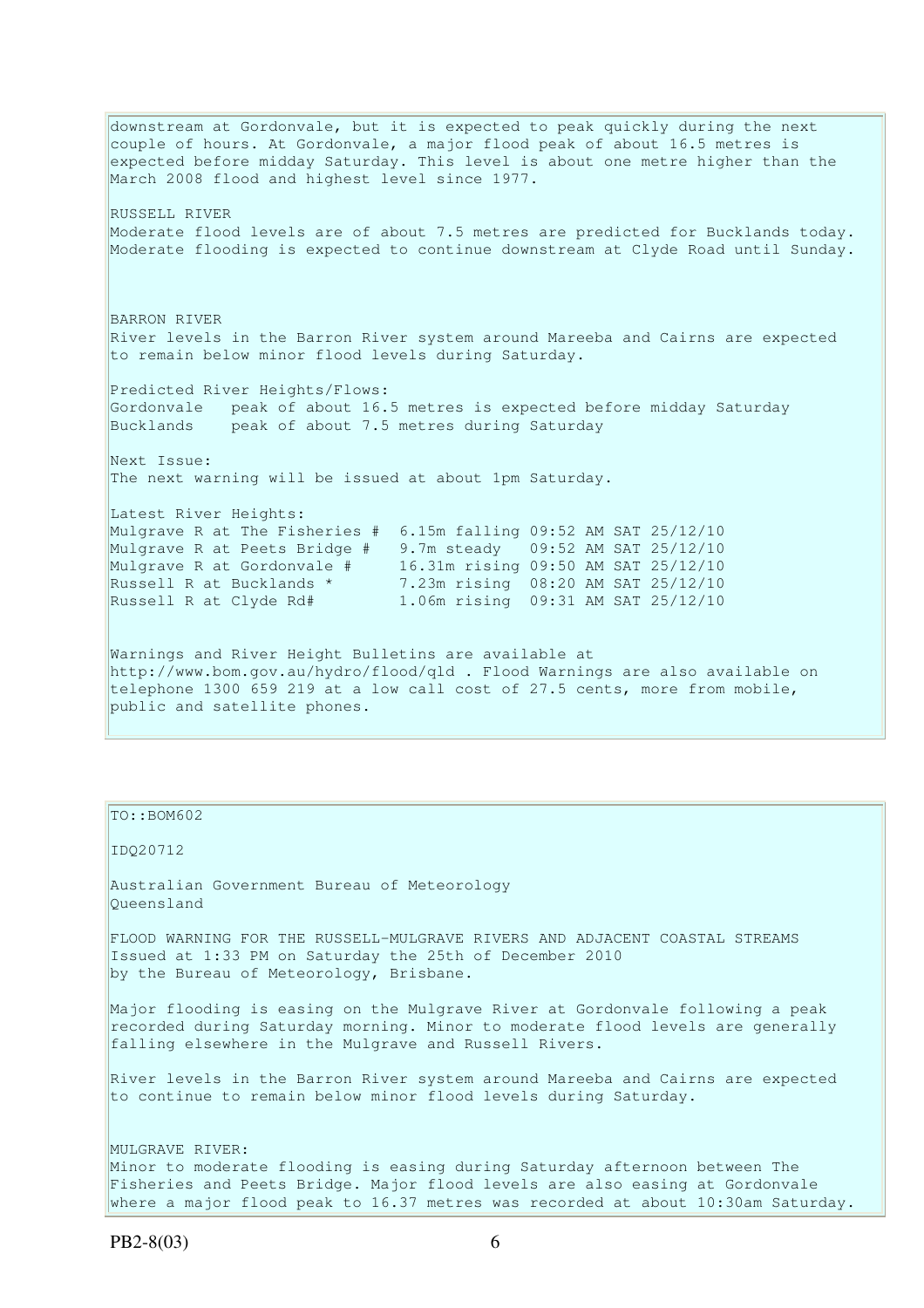At 1pm Saturday, the river level at Gordonvale was 15.31 metres and falling. RUSSELL RIVER: Moderate flood levels remain at a peak of 7.85 metres at Bucklands with river levels expected to commence to ease during Saturday afternoon. Moderate flooding downstream at Clyde Road is expected to remain high until Sunday, where at 1pm Saturday river levels remain about 1.1 metres above the level of the bridge. Next Issue: The next warning will be issued at about 5.30pm Saturday. Latest River Heights: Mulgrave R at The Fisheries # 3.65m falling 12:55 PM SAT 25/12/10 Mulgrave R at Peets Bridge # 7.2m falling 01:09 PM SAT 25/12/10 Mulgrave R at Gordonvale # 15.31m falling 01:07 PM SAT 25/12/10 Simmonds Ck at Kamma Pine Rd \* 3.54m rising 11:40 AM SAT 25/12/10 Russell R at Bucklands \* 7.85m falling 11:30 AM SAT 25/12/10 Babinda Ck at The Boulders \* 2.61m falling 09:20 AM SAT 25/12/10 Russell R at Clyde Rd# 1.11m falling 11:40 AM SAT 25/12/10 Gwynne Ck at Schoorls \* 3.02m rising 08:10 AM SAT 25/12/10 Leslie Ck at Leslie Ck \* 3.75m rising 12:00 PM SAT 25/12/10 Barron R at Goonara Creek \* 8.28m steady 12:00 PM SAT 25/12/10 Barron R at Picnic Crossing \* 3.19m rising 08:20 AM SAT 25/12/10 Mazlin Ck at Rail Bridge \* 3.19m falling 12:10 PM SAT 25/12/10 Barron R at Tinaroo Dam # -0.51m rising 01:29 PM SAT 25/12/10 Barron R at Mareeba # 3.33m falling 01:22 PM SAT 25/12/10 Barron R at Bilwon # 4.81m steady 01:21 PM SAT 25/12/10 Clohesy R at Bolton Road # 2.43m falling 01:26 PM SAT 25/12/10 Flaggy Ck at Flaggy Ck # 2.76m rising 12:18 PM SAT 25/12/10 Barron R at Myola # 3.41m falling 01:25 PM SAT 25/12/10 Barron R at L Placid # 8.12m steady 11:54 AM SAT 25/12/10 Barron R at Myola # 3.41m falling 01:25 PM SAI 25/12/10<br>Barron R at L Placid # 8.12m steady 11:54 AM SAT 25/12/10<br>Barron R at Kamerunga Br # 2.19m falling 01:25 PM SAT 25/12/10 Freshwater Ck at Copperlode Dam # 0.39m steady 11:07 AM SAT 25/12/10 Freshwater Ck at Redlynch # 2.46m falling 12:57 PM SAT 25/12/10 Barron R at Cairns Airport # 1.43m falling 01:23 PM SAT 25/12/10 Cairns Harbour tide \* 2.96m steady 01:20 PM SAT 25/12/10 Hills Ck at Hamilton Rd \* 1.55m rising 09:20 AM SAT 25/12/10 \*,# denotes automatic station. Warnings and River Height Bulletins are available at http://www.bom.gov.au/hydro/flood/qld . Flood Warnings are also available on telephone 1300 659 219 at a low call cost of 27.5 cents, more from mobile, public and satellite phones.

TO::BOM602

IDQ20712

Australian Government Bureau of Meteorology Queensland

FINAL FLOOD WARNING FOR THE RUSSELL-MULGRAVE RIVERS AND ADJACENT COASTAL STREAMS Issued at 5:18 PM on Saturday the 25th of December 2010 by the Bureau of Meteorology, Brisbane.

Minor to moderate flooding continues to ease along the Mulgrave River, with